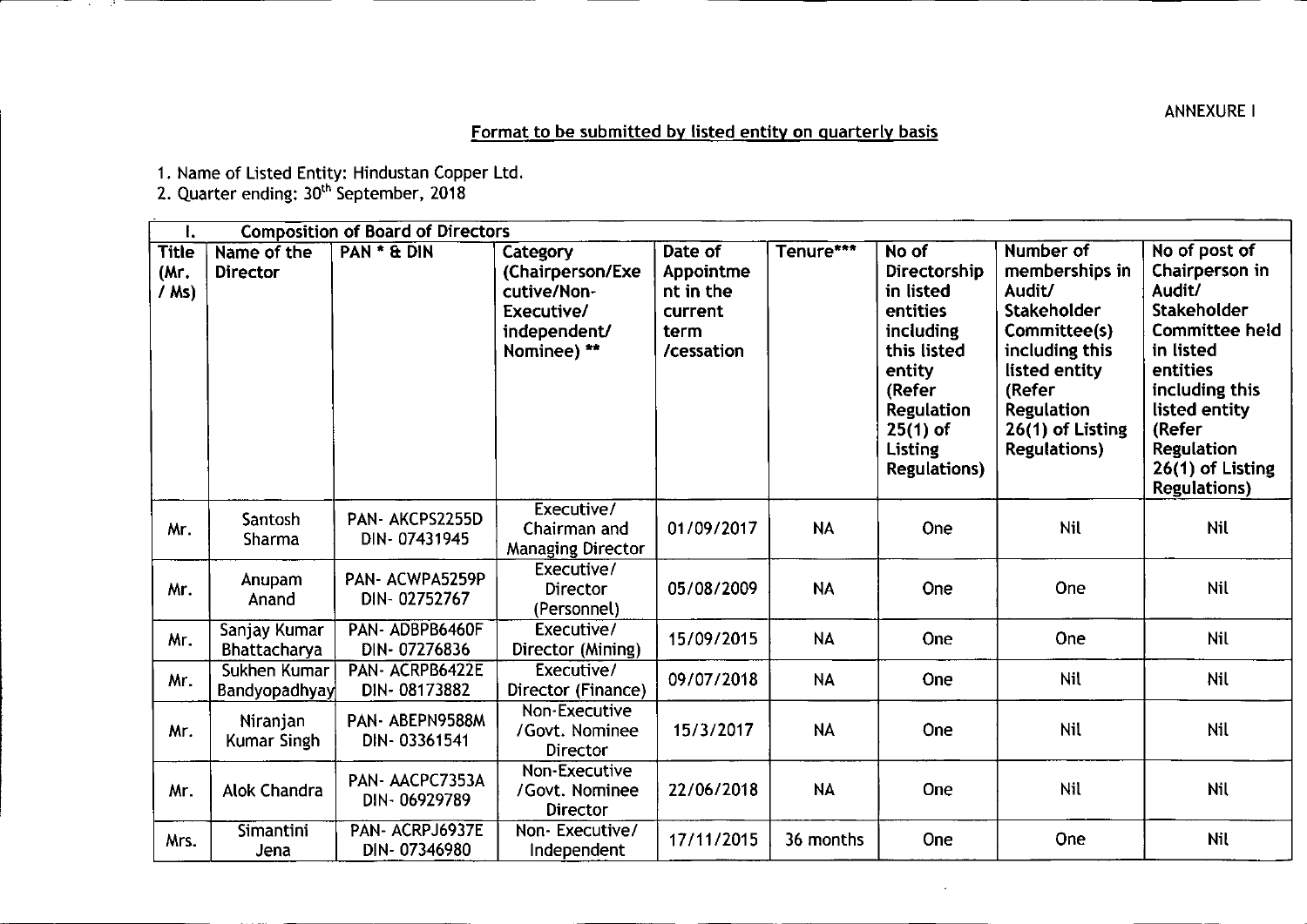|     |                                  |                                | <b>Director</b>                           |            |           |      |            |            |
|-----|----------------------------------|--------------------------------|-------------------------------------------|------------|-----------|------|------------|------------|
| Mr. | Hemant<br>Mehtani                | PAN-ACVPM3453C<br>DIN-02875561 | Non-Executive/<br>Independent<br>Director | 17/11/2015 | 36 months | One: | Nil        | Two        |
| Mr. | Dileep Raj<br>Singh<br>Chaudhary | PAN-AAVPC7061J<br>DIN-00269508 | Non-Executive/<br>Independent<br>Director | 01/12/2015 | 36 months | One. | Two        | <b>Nil</b> |
| Mr. | Subhash<br>Sharma                | PAN-DSIPS7218K<br>DIN-05333124 | Non-Executive/<br>Independent<br>Director | 18/07/2018 | 36 months | One  | <b>Nil</b> | Nil        |

• PAN number of any director would not be displayed on the website of Stock Exchange

\*\* Category of directors means executive/non-executive/independent/Nominee. if a director fits into more than one category write all categorie separating them with hyphen

••• to be filled only for Independent Director. Tenure would mean total period from which Independent director is serving on Board of directors of the listed entity in continuity without any cooling off period.

| <b>Composition of Committees</b><br>Н.                               |                                             |                                                                          |  |  |  |
|----------------------------------------------------------------------|---------------------------------------------|--------------------------------------------------------------------------|--|--|--|
| <b>Name of Committee</b>                                             | Name of Committee members                   | Category (Chairperson/Executive/Non-<br>Executive/independent/Nominee) * |  |  |  |
| 1. Audit Committee                                                   | Shri Hemant Mehtani - Chairman              | Non-Executive/ Independent Director                                      |  |  |  |
|                                                                      | Smt Simantini Jena - Member                 | Non- Executive/ Independent Director                                     |  |  |  |
|                                                                      | Shri S K Bhattacharya - Member              | Executive / Director (Mining)                                            |  |  |  |
| <b>Remuneration</b><br>Nomination<br>$\mathbf{a}$<br>2.<br>Committee | Shri Hemant Mehtani - Chairman              | Non-Executive/Independent Director                                       |  |  |  |
|                                                                      | Smt. Simantini Jena - Member                | Non-Executive/Independent Director                                       |  |  |  |
|                                                                      | Shri Dileep Raj Singh Chaudhary -<br>Member | Non-Executive/Independent Director                                       |  |  |  |
| 3. Risk Management Committee (if  <br>applicable)                    | <b>NA</b>                                   | <b>NA</b>                                                                |  |  |  |
| <b>Relationship</b><br><b>Stakeholders</b><br>Committee              | Shri Hemant Mehtani - Chairman              | Non-Executive/Independent Director                                       |  |  |  |
|                                                                      | Shri Anupam Anand- Member                   | Executive/Director (Personnel)                                           |  |  |  |

~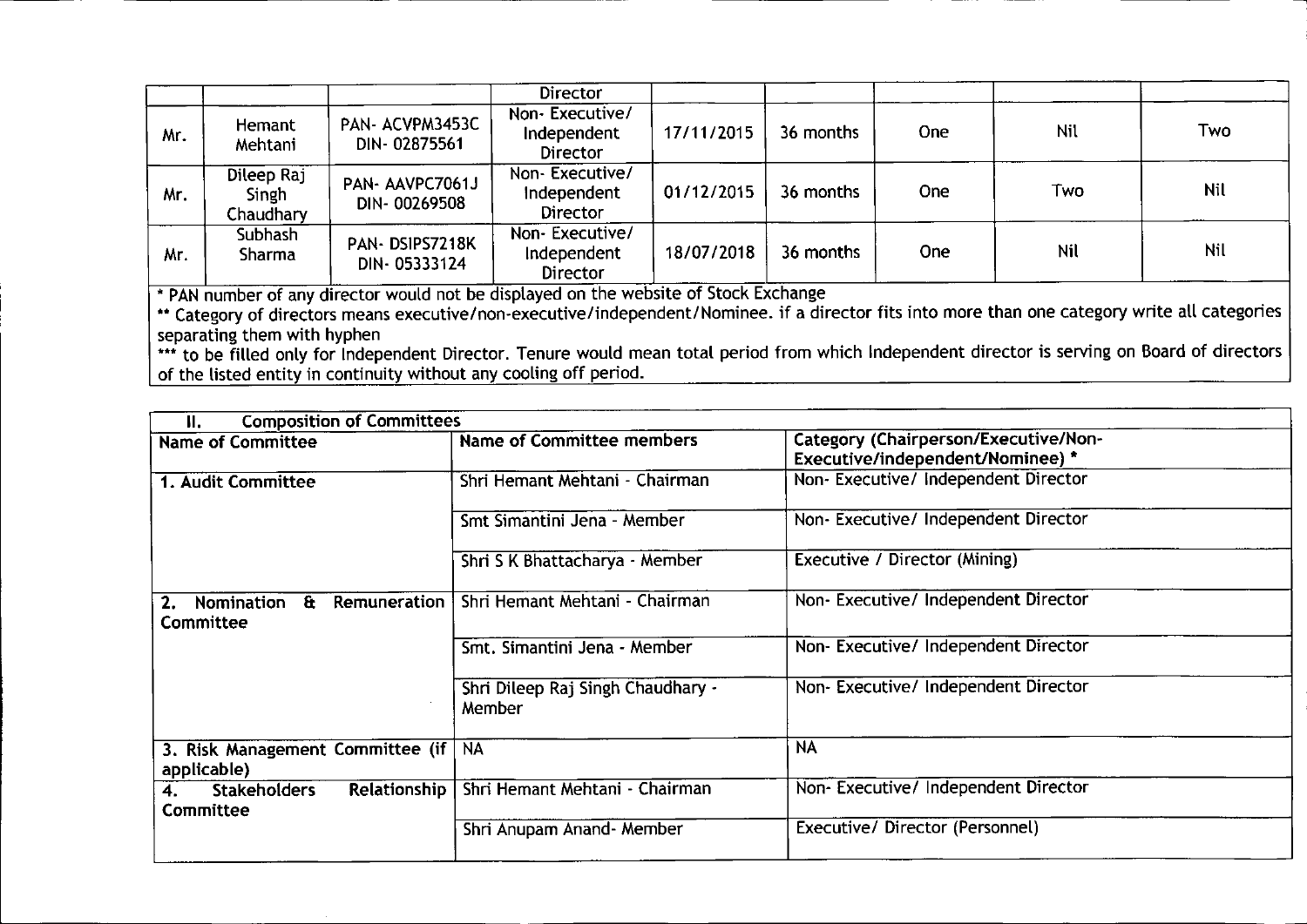\* Category of directors means executive/non-executive/independent/Nominee. if a director fits into more than one category write all categories  $\, \mid \,$ separating them with hyphen

| <b>Meeting of Board of Directors</b><br>III. |                                    |                                             |
|----------------------------------------------|------------------------------------|---------------------------------------------|
| $\vert$ Date(s) of Meeting (if any) in the   | Date(s) of Meeting (if any) in the | Maximum gap between any two consecutive (in |
| previous quarter                             | relevant quarter                   | number of days)                             |
| $  21.4.2018, 25.5.2018$ and 30.5.2018       | 26.7.2018, 9.8.2018 and 5.9.2018   | 56 days                                     |

| <b>Meeting of Committees</b><br>IV.                                                                                                   |                                                       |                                                        |                                                                  |  |
|---------------------------------------------------------------------------------------------------------------------------------------|-------------------------------------------------------|--------------------------------------------------------|------------------------------------------------------------------|--|
| Date(s) of meeting of the<br>committee in the relevant                                                                                | Whether requirement of<br><b>Quorum met (details)</b> | Date(s) of meeting of the<br>committee in the previous | Maximum gap between any two<br>consecutive meetings in number of |  |
| quarter                                                                                                                               |                                                       | quarter                                                | days*                                                            |  |
| Audit Committee: 9.8.2018 and<br>5.9.2018                                                                                             | Yes (three out of three)                              | 25.5.2018 and 30.5.2018                                | 70 days                                                          |  |
| * This information has to be mandatorily be given for audit committee, for rest of the committees giving this information is optional |                                                       |                                                        |                                                                  |  |

| <b>Related Party Transactions</b>                                          |                                                |  |  |  |
|----------------------------------------------------------------------------|------------------------------------------------|--|--|--|
| <b>Subject</b>                                                             | Compliance status (Yes/No/NA) refer note below |  |  |  |
| Whether prior approval of audit committee obtained                         | NA                                             |  |  |  |
| Whether shareholder approval obtained for material RPT                     | NA                                             |  |  |  |
| Whether details of RPT entered into pursuant to omnibus approval have been | NA                                             |  |  |  |
| reviewed by Audit Committee                                                |                                                |  |  |  |
| N <sub>min</sub>                                                           |                                                |  |  |  |

Note

- 1. In the column "Compliance Status", compliance or non-compliance may be indicated by Yes/No/N.A. For example, if the Board has been composed in accordance with the requirements of Listing Regulations, "Yes" may be indicated. Similarly, in case the Listed Entity has no related party transactions, the words "N.A." may be indicated.
- 2. If status is "No" details of non-compliance may be given here.

| <b>Affirmations</b><br>VI.                                                                                                                 |
|--------------------------------------------------------------------------------------------------------------------------------------------|
| 1. The composition of Board of Directors is not in terms of SEBI (Listing obligations and disclosure requirements) Regulations, 2015 since |
| number of Independent directors is less than 50% of total strength of the Board. Three post of Independent Directors are lying vacant. The |
| Company has requested the Ministry of Mines, Govt. of India to fill up the vacant post. The matter is under consideration of the           |
| Government.                                                                                                                                |
| The composition of the following committees is in terms of CERU isting obligations and disclosure requirements) Regulations, 2015          |

2. The composition of the following committees is in terms of SEBI(Listing obligations and disclosure requirements) Regulations, 2015

a. Audit Committee

b. Nomination & remuneration committee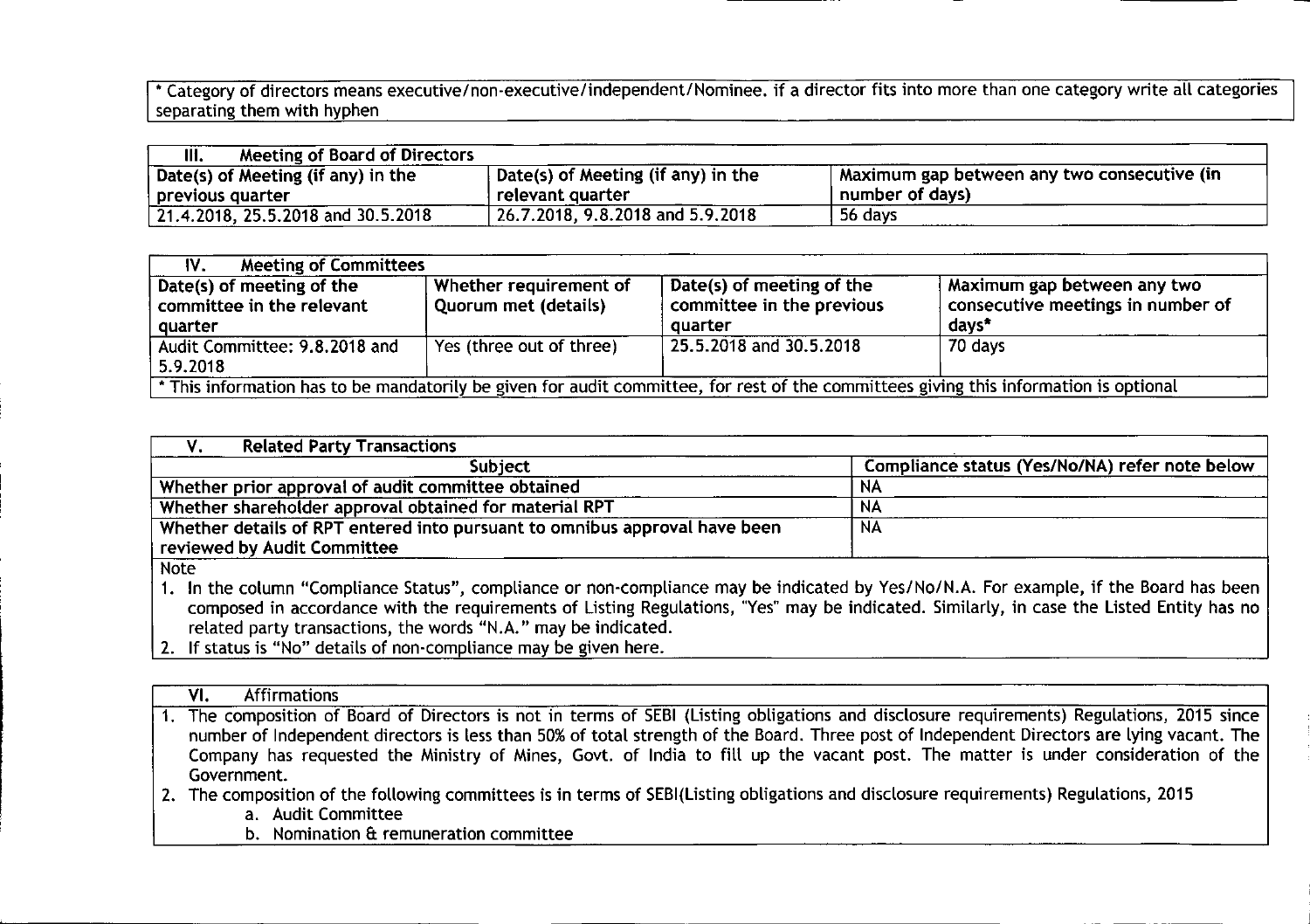- c. Stakeholders relationship committee
- d. Risk management committee (applicable to the top 100 listed entities)- NA
- 3. The committee members have been made aware of their powers, role and responsibilities as specified in SEBI(Listing obligations and disclosure requirements) Regulations, 2015.
- 4. The meetings of the board of directors and the above committees have been conducted in the manner as specified in SEBI(Listing obligations and disclosure requirements) Regulations, 2015.
- 5. This report and/or the report submitted in the previous quarter has been placed before Board of Directors. Any comments/observations/advice of Board of Directors may be mentioned here: Report for the previous quarter ended 30.6.2018 was placed in the Board meeting held on 9.8.2018 and report for the quarter ended 30.9.2018 shall be placed in the next Board meeting.

Unahi

 $(C S$ Singhi $)$ Compliance Officer/ GM & Company Secretary Note:

Information at Table I and II above need to be necessarily given in 1st quarter of each financial year. However if there is no change of information in subsequent quarter(s) of that financial year, this information may not be given by Listed entity and instead a statement "same as previous quarter" may be given.